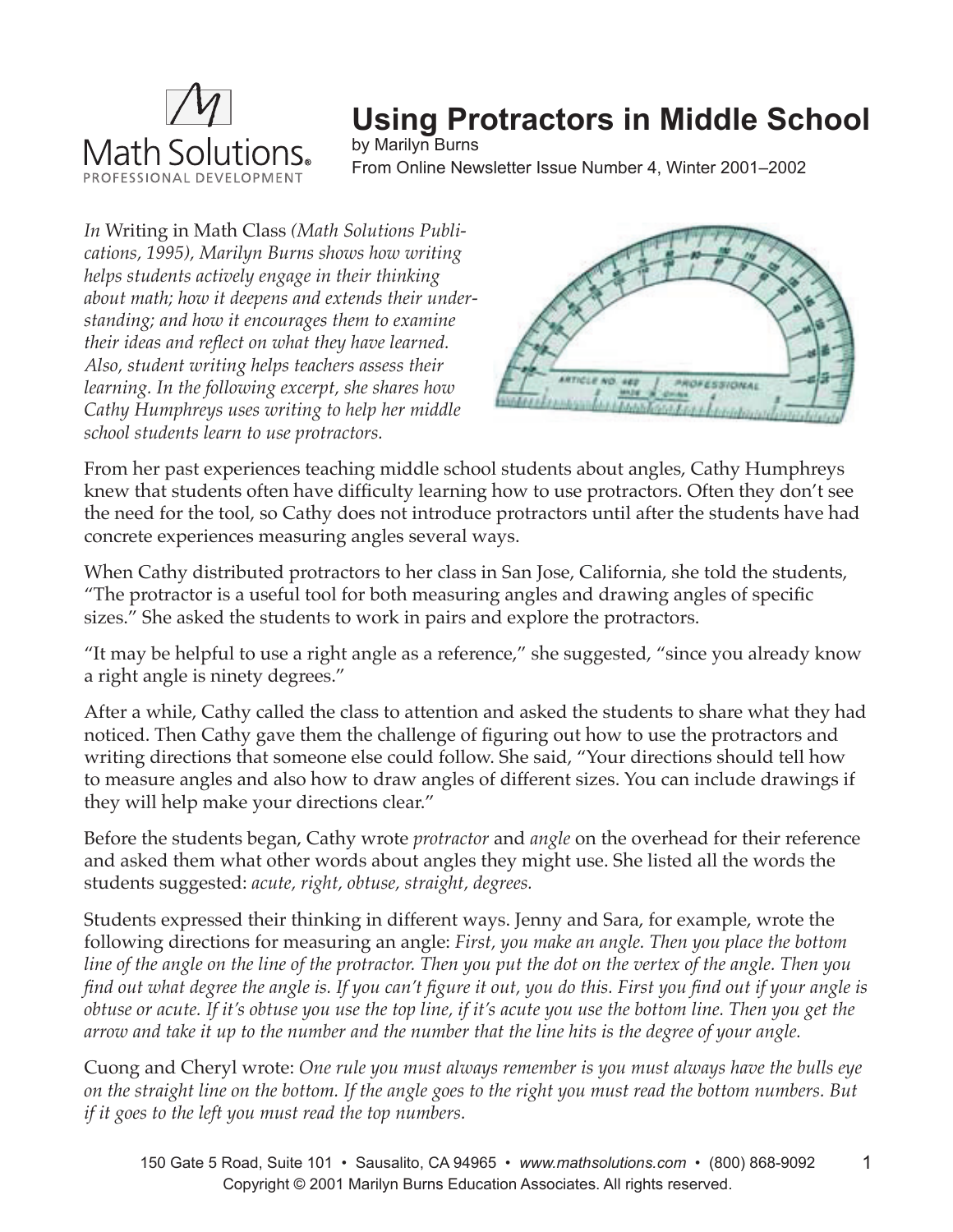Ron M. and Ron S. wrote: *You place the vertex of the angle you are measuring in the middle of the hole. The hole is on the bottom of the protractor. When measuring, let's say that it is 69 degrees. On the protractor it does not say 69°. Only 50, 60, & 70. What you do is measure and count by the lines on top of the protractor.*

Will and Pat designed their work as a pamphlet. They titled it *The Protractor Manual* (see Figure 1). They wrote: *There are 2 things a Protractor does for you. it 1. measures angles and 2. It makes new angles. To measure an angle you put the rough side of the protractor down then put the vertex of the angle in the little hole in the middle,* (shown on pages 3 and 4) *and if the angle is acute you use the numbers on the bottom on the right but if it is acute but it is pointing to the left you use the left side and the top* (shown on pages 3 and 4). *To make angles you use the bottom part of the Protractor* (shown on pages 3 and 4) *to make any angle you disire.*



Figure 1.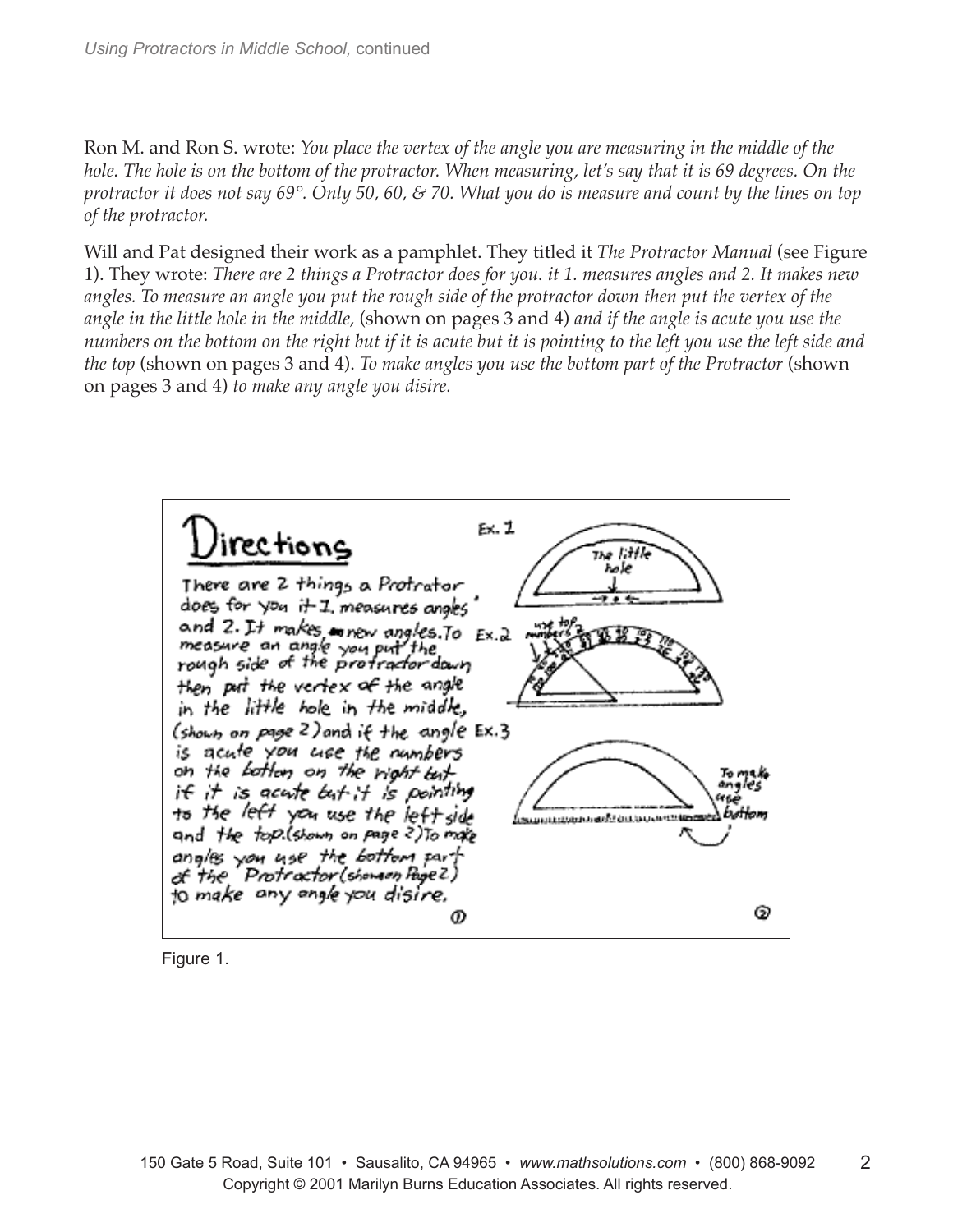In Figures 2 and 3, students explained in different ways how to use a protractor.

-measuring ρ1 ርለህ ils Λ U. ഢ 00  $\alpha$ ww

Figure 2.